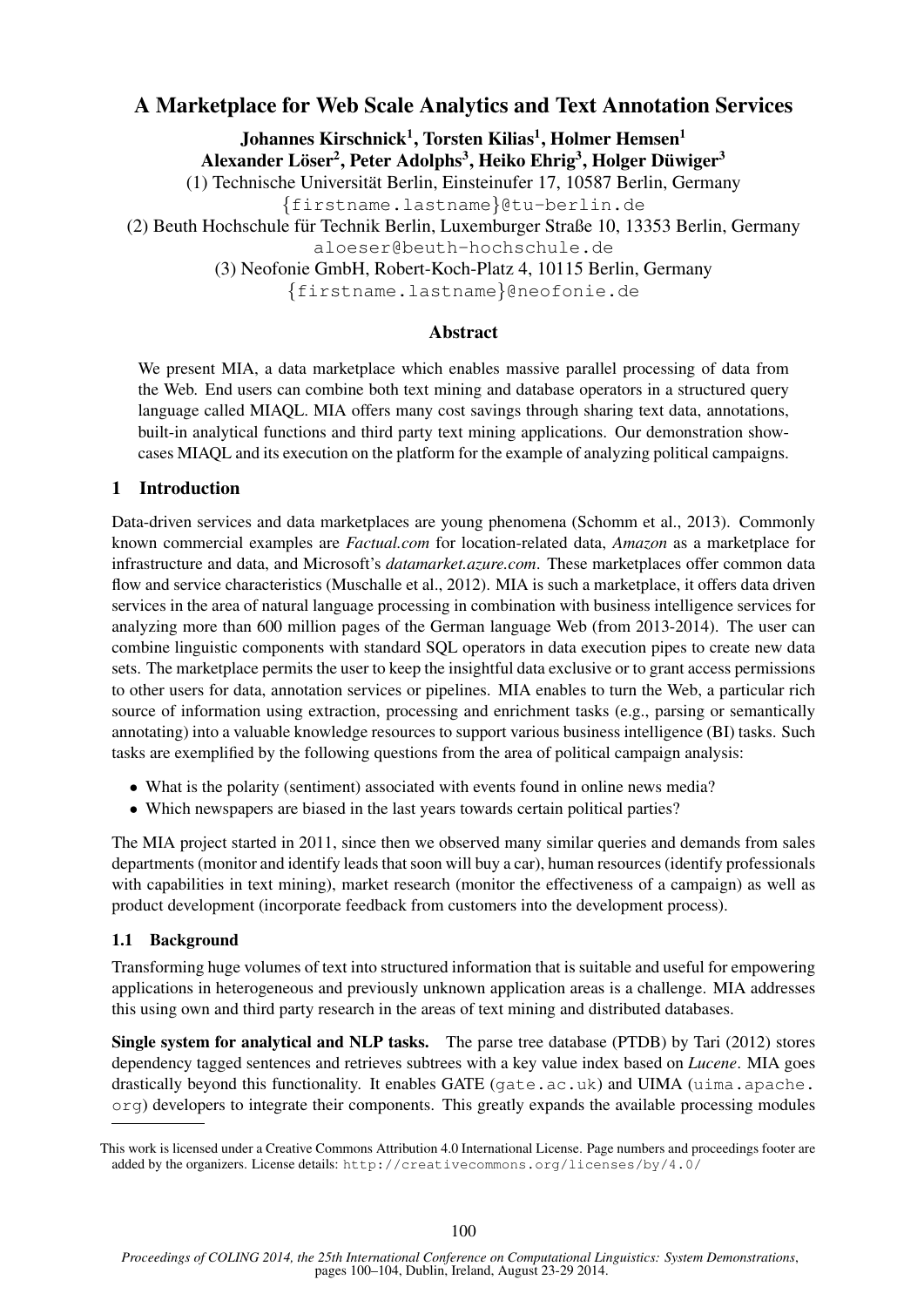on the platform as existing pipelines can be easily incorporated into the marketplace. Furthermore, it gives users the ability to store and retrieve lexical, syntactic and semantic annotations. The MIA platform executes these components as user-defined functions in a massively parallel database, enables the aggregation of resulting annotations with other data sources, such as in-house relational databases, and conducts these operations, all in a single system. AnnoMarket (Tablan et al., 2013) is a marketplace for executing GATE pipelines and permits to upload third party extractors, but lacks the functionality to aggregate and join results. Rather, it requires the user to ship preliminary results to a database where the user conducts advanced analytical tasks. However, companies may eschew the high investment risk and the technical difficulties to ship and analyze hundreds of millions of documents.

Declarative languages for text mining. System-T (Chiticariu et al., 2010) includes AQL, a declarative language for defining extractors through rules. MIAQL extends this idea with SQL predicates for subqueries, views, joins and for data crawling that operate on datasets represented as collections of nested tuples. MIA's data model incorporates a span-algebra and operators for processing sequences or trees (Kilias et al., 2013). MIA also leverages our research for extracting relations (Akbik et al., 2012) and for restricting attribute types (Kirschnick et al., 2013) which builds on the provided abstractions.

### 1.2 Our Contribution

MIAQL: Text mining and analytical tasks with a single structured query language. We demonstrate how our declarative language MIAQL empowers end users to describe text mining tasks. MIAQL also supports common SQL-92 operations, such as joins, views, sub-queries, aggregations and group by. We showcase how our parallel execution framework compiles a MIAQL query into a dataflow representation and finally into a set of map/reduce tasks (Dean and Ghemawat, 2008).

Data marketplace for annotation services. We showcase how data providers can integrate data sets, developers can share modules for text mining or data analytics, application vendors can offer specialized applications and analysts can use the raw or annotated data for ad-hoc queries.

Optimizations for Web-scale corpora. We showcase on 600 million pages from the German language Web how our parallel execution framework optimizes queries for distributed multi-core environments and for file-, key-value- and column-based datastores, such as  $HBase<sup>1</sup>$  or the Parquet.io<sup>2</sup> file format.

# 2 Demonstration

Scenario: How biased are newspapers? Consider an analyst with the hypothesis that certain newspapers bias their reports towards certain political parties. Listing 1 shows a set of queries for determining such a bias. For solving this task the analyst must first obtain a news corpus, either by crawling or by buying and downloading the documents. Next, the analyst formulates a query for spotting sentences that mention a politician and computes the subjectivity. Finally, the analyst counts these tuples over all documents, groups them by the newspaper/party, aggregates the subjectivity and sorts the results.

## 2.1 Execution Environment for the Obtain-Annotate-Join-Aggregate-Process

This and many other monitoring processes follow the same schema: Obtaining already exclusive data, such as fresh data, and make data even more exclusive by complementing (joining), aggregating and sorting it. Nearly every company uses similar processes in the data warehouse on relational data but not on text data from the Web. MIA supports this process now also on hundreds of millions of Web pages with the following technologies:

Simple SQL interface for analysts. MIAQL provides standard SQL-92 statements for data aggregation, such as COUNTS, MIN, MAX, AVG, GROUP BY, including sub-queries and views. As a result, MIAQL presents a familiar environment for data analysts and reduces the necessity to learn a new query language. For example, listing 1 shows aggregations for counting and averaging the subjectivity for each

<sup>&</sup>lt;sup>1</sup>https://hbase.apache.org (Last visited: 16/5/2014)

<sup>&</sup>lt;sup>2</sup>http://parquet.io (Last visited: 16/5/2014)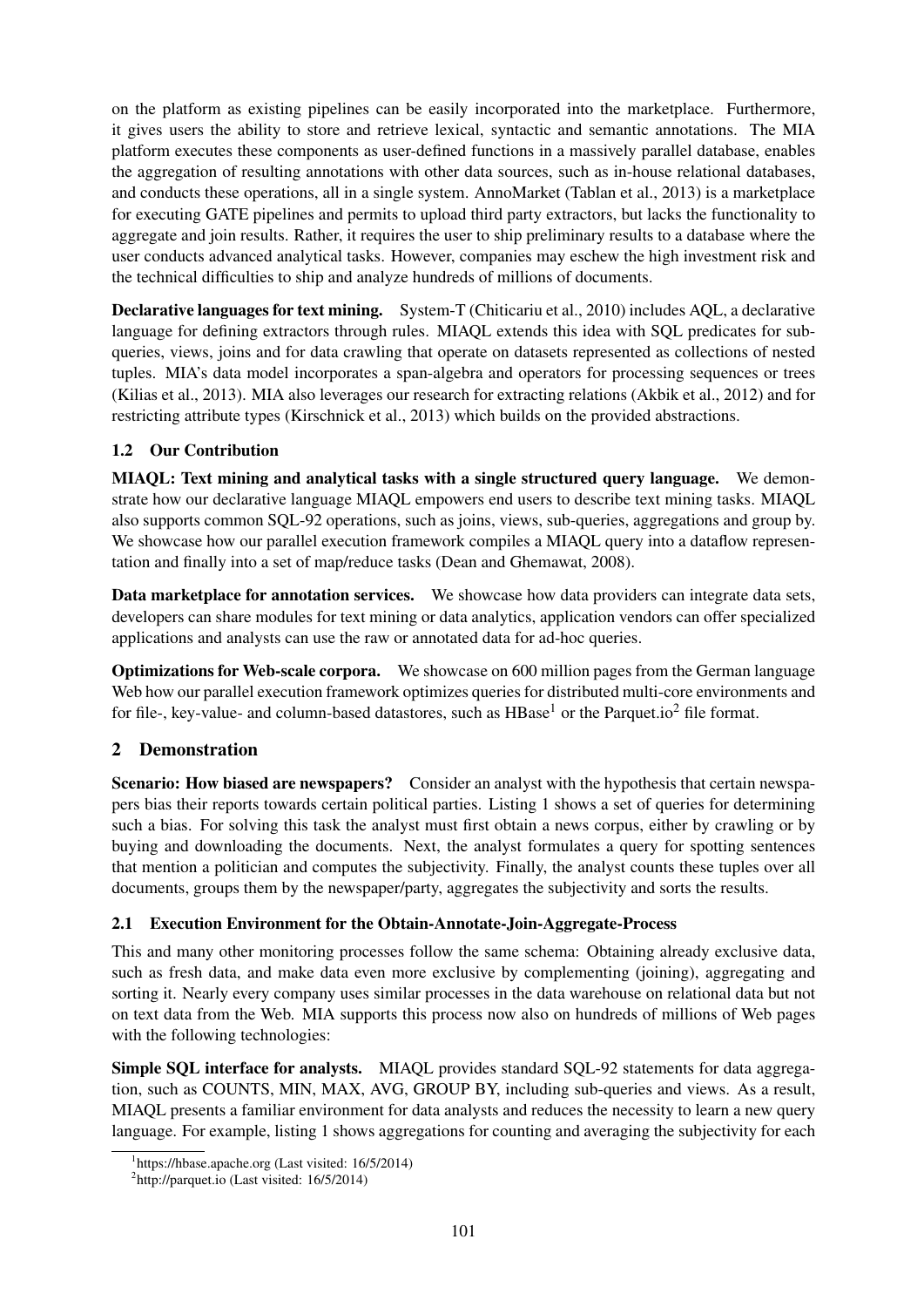



Listing 1: The listing shows a set of views in MIAQL for correlating mentions of politicians in newspapers and detecting whether the reporting is subjective. The MIAQL optimizer compiles this into an execution plan, see Figure 1 for an example.

Figure 1: MIA supports user defined functions, optimizes equi, theta and cross joins into local, broadcast and repartitioning joins and supports common aggregate functions of SQL-92.

newspaper and politician/party pair. The query is transparently compiled into the data flow description language Pig Latin (Olston et al., 2008). This allows programs defined in MIAQL to be processed in a massively parallel way on a Hadoop system (Dean and Ghemawat, 2008). Figure 1 highlights the execution plan for the sample MIAQL query, which uses different data sources, processes them by executing a chain of annotators, joins the results and aggregates them to produce the final answer.

Reuse base annotators and user defined annotators. We observed from our users the need to enrich raw data with linguistic annotations at various levels. Users of the platform might be interested in named entities and their referents, topic labels or sentiment judgements for which they need to run specialized annotators. These annotators in turn might also depend on other levels of linguistic analysis. To prevent multiple processing of the same data with the same tools, the MIA platform crawls raw data and annotates it on ingestion at the most common linguistic levels. Multiple users can access these annotations across their projects and can thus save costs. For example, MIA performs sentence splitting, tokenization, lemmatization, part-of-speech tagging, named-entity recognition and a document-specific topic detection for each document. Other processing steps such as dependency parsing or entity linking (Kemmerer et al., 2014) can be applied on the fly at query time. Analysts may reuse this data in domain specific annotation functions. In the above listing the subjectivity analysis function reuses for example sentence boundaries and part-of-speech tags. The system executes such transformations as user-defined functions. Multiple functions are grouped into logical modules and registered on the platform for reuse, each with an associated description and a schema mapping from input to output tuples.

Complement Web data with in-house data. MIA permits users to upload in-house data to the distributed file system with restricted visibility. Our users join this data with the goal of complementing with existing data. For example, in the listing above a list of German politicians is joined with the list of extracted sentences to filter out all sentences that are not mentioning one of the defined politicians.

#### 3 Lessons Learned

Data freshness, completeness and veracity. MIA's strongest asset is the ability to complement existing (possibly exclusive) in-house data with 'signals' from the Web, avoiding huge data set shipments.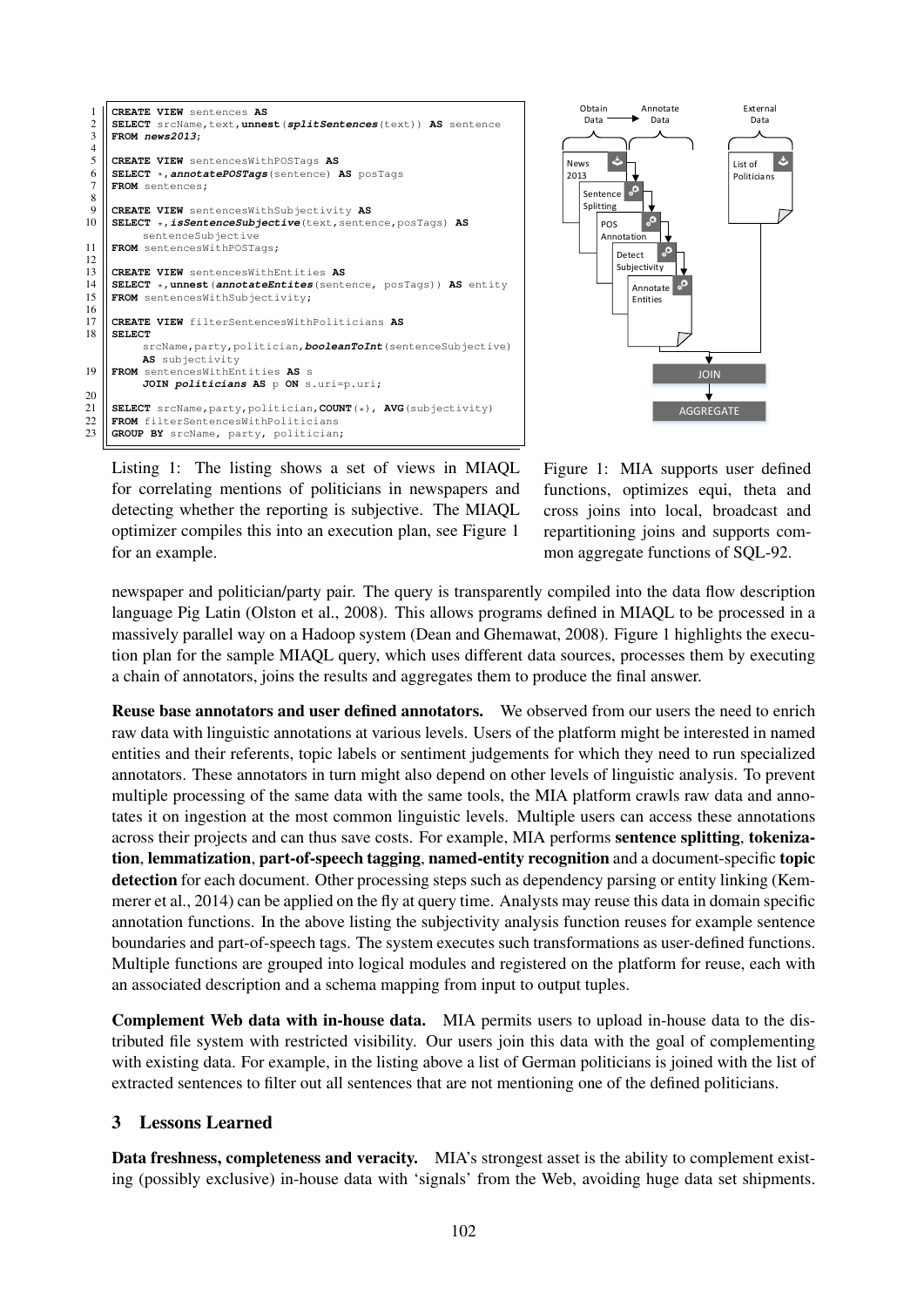

Figure 2: This figure shows the architecture of the marketplace. It contains the repository for data sets and text mining code modules. Developers can upload text mining modules, content providers can upload data sets and grant selected analysts reuse permissions. The application provides analysts with a Web interface for browsing the repository, authoring new MIAQL queries and downloading analytic results. Queries are transparently compiled into Pig Latin and executed on the distributed platform.

The Pig-Latin-based query processing engine provides users with answers within minutes. Currently, our users tolerate these answering times, for example for monitoring applications. However, users also often request fresh (minutes- hours) data, for tighter feedback loop integrations. Realizing short updates and low latency response times are research topics of the project, as well as delivering higher level insights beyond tabular reports, such as automated visualization and result clustering.

Cloud-based one-stop-shop marketplace vs. on-premise solution. Users can protect their data, functionality and processing results. However, some require running the MIA platform 'behind their firewalls'. Currently, they need to 'download' the processed results and execute the join in-house with their 'secret' data. For these users, we investigate operations for selecting the likely minimal and fresh but still highly complete data sets, such as Löser et al. (2013).

## 4 Current Status

The marketplace is currently available in private beta mode and accessible via a Web UI, which is displayed in Figure 3. Users can author, execute and monitor new jobs as well as inspect and download the results, while developers can create and upload new processing modules. New modules can be created by adhering to a simple tuple based processing interface defined by the platform, which greatly reduces the friction of writing new modules and leveraging existing text pipelines. The available public datasets are constantly expanded by continuously crawling the German Web, uploading new news articles and incorporating new social media posts.

While the project is targeted at providing large scale processing for German language texts, the core software platform is not tied to a particular language. All language specific contributions are packaged into separate data and processing modules. Supporting a new language sums up to creating and uploading new data and algorithm packages. More information as well as a demonstration video for MIA can be found at the project website www.neofonie.de/forschung/mia. We furthermore encourage requesting a demo login to the system.

### Acknowledgments

We would like to thank the anonymous reviewers for their helpful comments. The work to build the demonstrator and the underlying technologies received funding from the German Federal Ministry of